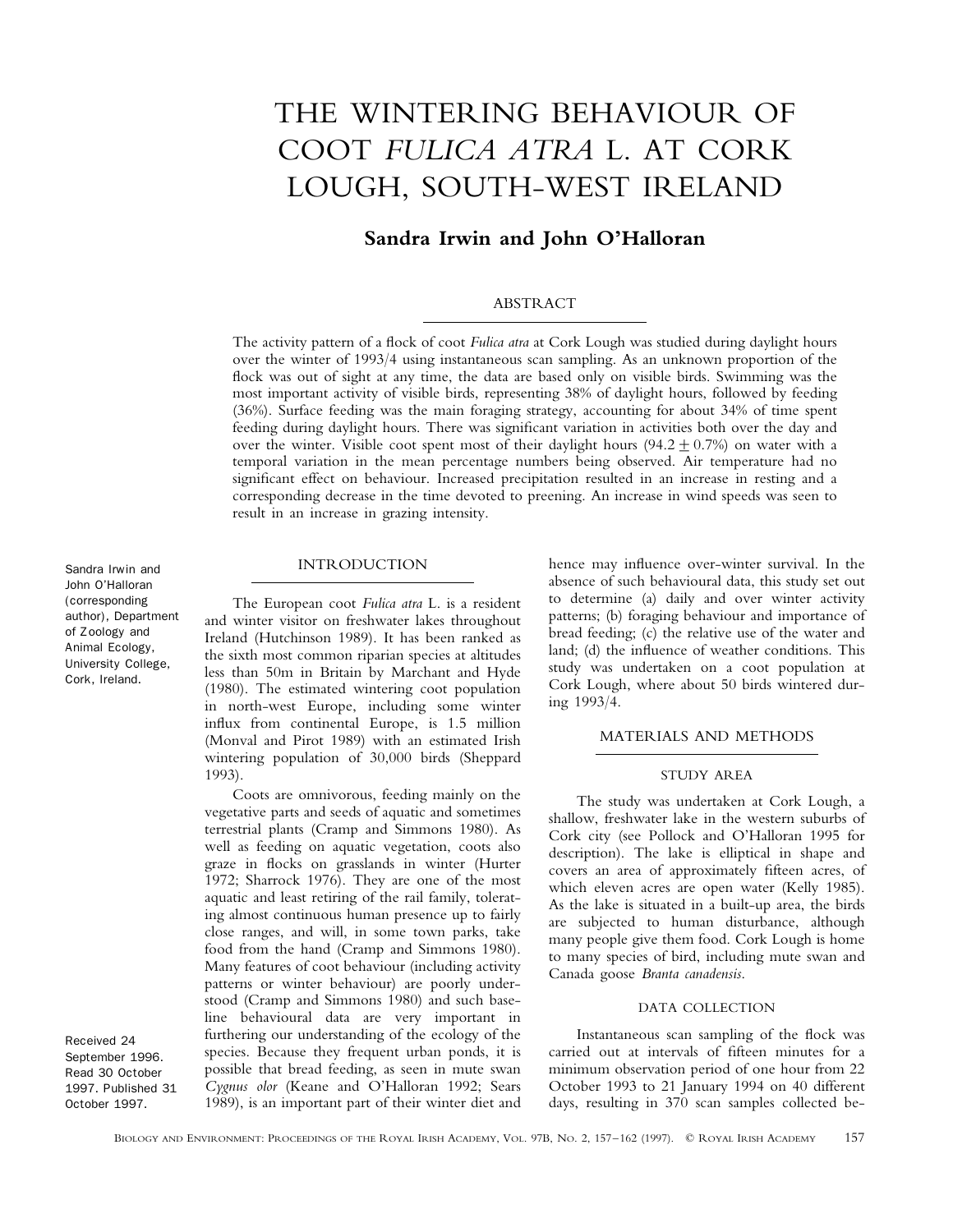tween dawn and dusk (see Figs 3 and 4). As the birds spent most of their time in the water, the observer effect on subject behaviour during data collection was minimal. All activities recorded were mutually exclusive and during each scan a bird was only recorded once. Weather data were obtained from the Irish Meteorological Service. It was not possible to monitor the behaviour of birds that were out of sight on the island, so there may have been a tendency to underestimate certain activities, for example, resting. The activity patterns therefore refer to observed birds only and do not include individuals on the island.

#### DATA CATEGORIES

Activity categories were defined as feeding, resting on water, loafing on artificial trestles, preening, swimming, treading (a bird travelling across the water surface aided by flapping wings) and aggression. For analysis of feeding strategies the category was further sub-divided into surface feeding, bread feeding, diving, upending, grazing, head submerged and foraging. For each scan sample, the date and time relative to the dawn time were noted. The proportion of visible birds in and out of the water was calculated for each scan.

#### ANALYSIS

The number of birds involved in each activity was recorded and converted into the proportion of the total number of birds observed in the scan (Altmann 1974). Where more than one scan was undertaken in any hour, data for that hour were pooled to minimise the effect of serial correlation and to ensure independence of samples. These hourly data were then analysed in three ways. Firstly, the entire data set was examined to determine the mean percentage time that observed coots spent in each activity for all time periods. Secondly, the data were re-analysed to determine the mean percentage time spent in different activities during the day, which was divided into hourly periods after dawn. Thirdly, the data were pooled into weekly periods and re-analysed to examine activity patterns over the winter. Finally, the influence of weather was analysed by correlating activity levels with mean weekly rainfall, average temperatures on the preceding night and mean wind speed in each of four categories: low (1.5–9.05 knots), medium (9.06–16.6 knots), high (16.61–24.15 knots) and very high (24.16–31.17 knots). One-way ANOVA and correlation analysis were carried out on the data using Minitab (Ryan *et al*. 1985), following Arcsine transformation.



**Fig. 1—Percentage time spent in various activities by** visible coots at Cork Lough (mean  $\pm$  s.e., 116 scans) **during daylight hours.**

## **RESULTS**

Data were collected over a thirteen-week period from 22 October 1993 to 21 January 1994, on 40 days. The number of birds recorded in a scan ranged from seventeen to 57, with most in December.

#### ACTIVITY PATTERNS

The main activities of observed birds were feeding and swimming, which together represented almost 80% of the time; resting and preening were also frequently recorded (Fig. 1). The mean percentage time spent feeding peaked at one hour after dawn and thereafter decreased with time to nine hours after dawn  $(r=-0.955,$  $P < 0.01$ , d.f. = 7) (Fig. 2). The mean percentage time spent resting by observed birds increased slightly but significantly during daylight hours  $(r=0.732, P<0.05, d.f. = 8)$  (Fig. 2).

The mean percentage time spent swimming, feeding and resting per week during daylight by the observable birds showed significant variation over the entire study period (swimming  $F_{12,103}=$ 2.05,  $P < 0.05$ ; feeding F<sub>12,103</sub> = 1.85,  $P < 0.05$ ; resting  $F_{12,103} = 2.30$ ,  $P < 0.05$ ) but with no significant trend (Fig. 3). Significant variation was also observed in the time per week spent preening and resting on the trestles in the observable birds over the thirteen weeks of the study  $(F_{12,103} = 2.58, P < 0.01$  and  $F_{12,103} = 2.30, P <$ 0.01, respectively), but again no obvious pattern emerged.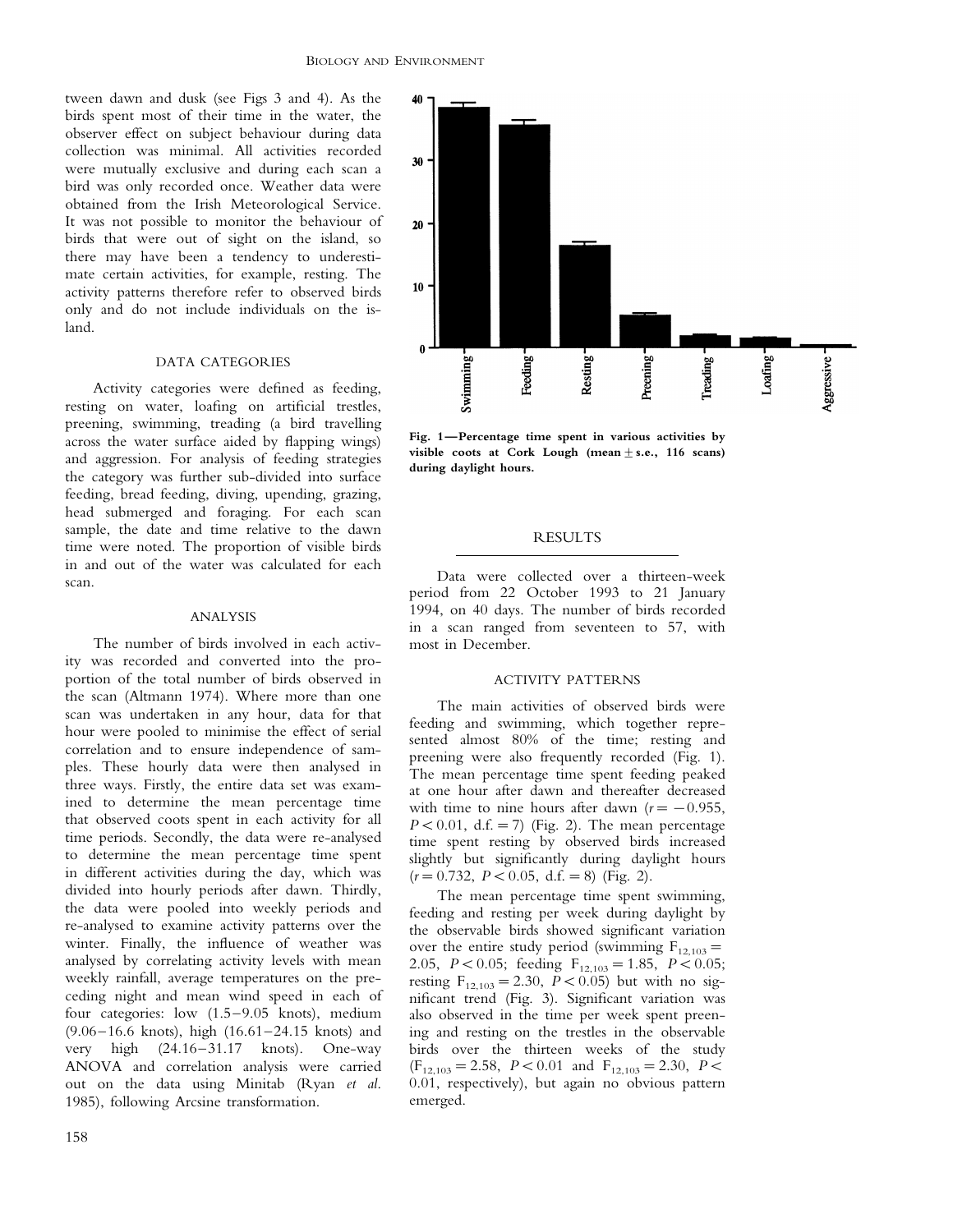

**Fig. 2—Mean (**9**s.e.) percentage time spent feeding, swimming and resting throughout daylight hours by coots at Cork Lough (a total of 116 scans; the number for each hour (n) is also indicated).**

#### FEEDING STRATEGIES AND SPATIAL UTILISATION

The most important feeding strategy of visible birds was surface feeding, representing  $35.8\% \pm$ 1.6% of the observation time (Fig. 4). The mean percentage time devoted to this strategy increased significantly during daylight hours  $(r=0.664,$  $P < 0.05$ , d.f. = 8) (Fig. 5). Grazing was the only feeding strategy that showed significant variation over daylight hours  $(F_{9,106} = 3.91, P < 0.01)$  and decreased significantly with time (*r*=−0.862,  $P < 0.01$ , d.f. = 8) (Fig. 5). Surface feeding, the dominant feeding strategy of the observed birds in the flock, showed significant variation on a weekly basis over the study period ( $F_{12,103}=13.42$ ,  $P < 0.01$ ) (Fig. 6) and decreased significantly from week 1 to week 13 ( $r = -0.877$ ,  $P < 0.01$ , d.f. = 12) (Fig. 6.). The other feeding strategies also showed significant variation over the study period (feeding on bread  $F_{12,103} = 2.13$ ,  $P < 0.05$ ; diving  $F_{12,103}=3.53$ ,  $P < 0.01$ ; grazing  $F_{12,103}=2.76$ , *P*<0.01; and feeding with head submerged  $F_{12,103} = 5.5$ ,  $P < 0.01$ ).

The observed birds spent most time during daylight hours (94.2  $\pm$  0.7%) on water, although the mean percentage numbers on the water varied

over time  $(F_{9,106} = 3.71, P < 0.01)$ . A significant decreasing trend  $(r=-0.806, P<0.01, d.f. = 8)$ in time spent out of the water for the visible birds was seen over daylight hours.

#### WEATHER CONDITIONS

The mean percentage time that observed birds spent resting increased significantly  $(r=0.651,$  $P < 0.05$ , d.f. = 11) with precipitation, whilst preening decreased significantly  $(r=-0.611, P\leq$ 0.05,  $d.f. = 11$ ). Increased levels of precipitation also caused a significant decrease in surface feeding (*r* = −0.704, *P* < 0.01, d.f. = 11). There was a significant increase in grazing with mean wind speed  $(r = 0.871, P < 0.01, d.f. = 3)$ , but air temperature had no significant effect on behaviour.

### DISCUSSION

Because this is the first study known to us on coot behavioural activity patterns over winter, we have few comparisons to make with other such data, but we do compare the time devoted to different activities to that of other species and provide a baseline for future studies on coot.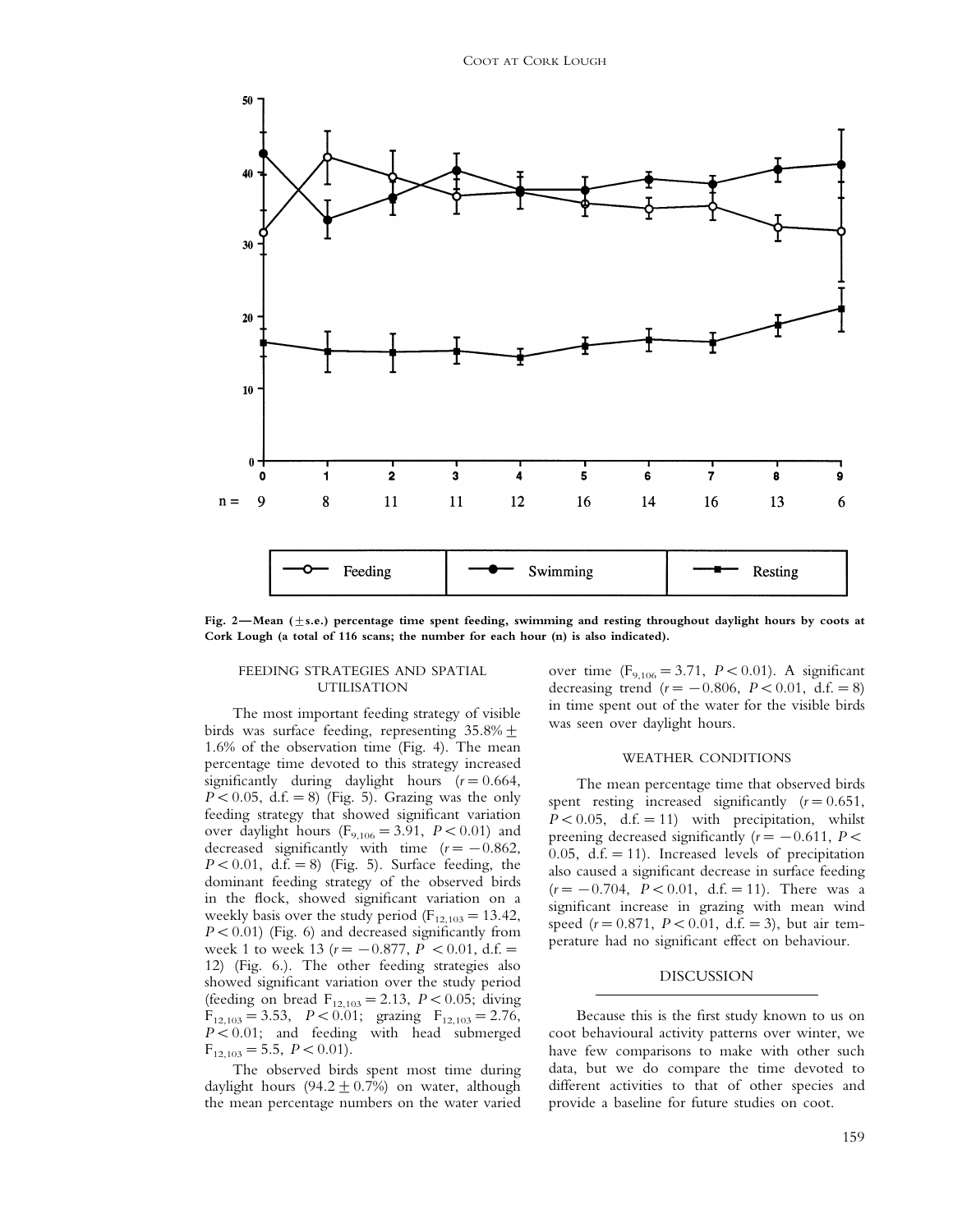

Fig. 3—Mean ( $\pm$ s.e.) percentage time spent feeding, resting and swimming during daylight hours throughout the **winter by visible coots at Cork Lough (total of 116 scans; the number of scans for each week (1–13) is also indicated).**

#### ACTIVITY PATTERNS

The dominant behaviour observed for visible coots over the winter was swimming and feeding, representing 38% and 36% of the daylight hours, respectively. This level of feeding is very similar to that observed (using similar methodology) for moorhen at this site (39%) by Pollock and O'Halloran (1995) and by Fordham (1978). The mean percentage time during daylight hours devoted to resting by visible birds increases from two hours after dawn when feeding and swimming together decrease. In the morning, shortly after dawn, they embarked on an intense period of feeding (Fig. 3). This dropped off as the day progresses leaving a greater percentage of their time to swimming and resting.

The percentage time that visible birds spent swimming, feeding and resting during daylight hours over the study period varied. A decrease in feeding in week 7 is reflected by an increase in the percentage time devoted to resting. A decrease in feeding towards the end of the study is expected given the approach of the breeding season and the increased energetic requirements of the birds dur-



**Fig. 4—Mean (**+**s.e.) percentage of total time spent feeding during daylight hours using different foraging strategies by coots at Cork Lough over the winter (116 scans).**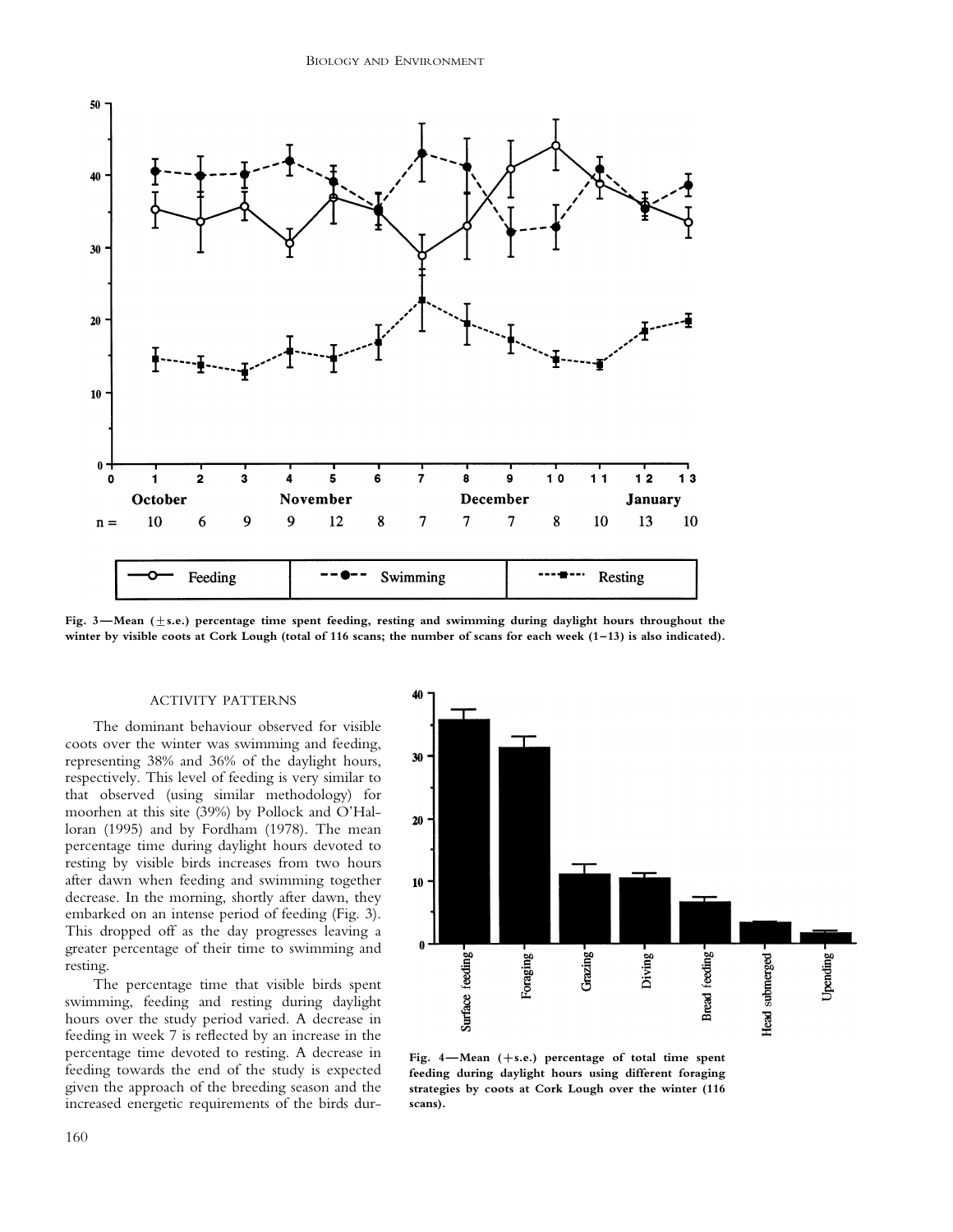

Fig. 5—Mean ( $\pm$ s.e.) percentage time spent grazing and feeding with head submerged during daylight hours by coots **at Cork Lough (116 scans).**

ing this time. Generally, during spring, birds need to build up their reserves in preparation for the breeding season. Thus it is possible that the decrease is a result of low food availability in the water or on the surrounding land. However, this requires further investigation. The low percentage time devoted to aggression by observed birds is typical of coots in winter when they form large gregarious flocks in contrast to their behaviour during the breeding season (Gibbons *et al*. 1993).

#### FEEDING STRATEGIES AND SPATIAL UTILISATION

The most common feeding strategy of the observed coots at Cork Lough over the winter was surface feeding. Observed food consumed in this way included pieces of provisioned food, insects and in some cases bird faeces, illustrating the opportunistic nature of their feeding. Surface feeding is a characteristic strategy of coot (Horsfall 1986) and they often bring their food to the surface before consumption. As there is very little natural aquatic vegetation available at Cork Lough (Kelly 1985), the birds are probably exploiting provisioned food. Cramp and Simmons (1980) have also reported this opportunistic aspect of the coot foraging. Although their feet are adapted to both walking and swimming, coot are still awkward on land. The observed coots at the study site spent only 15% of daylight hours grazing, compared to moorhens, which devoted over 40% (Pollock and O'Halloran 1995). This can be explained by the more aquatic nature of the coot. Coots did not 'beg' as actively as mute swans at Cork Lough, where this was found by Keane and O'Halloran (1992) to be the most common foraging feeding strategy.

Visible coots spent the majority of their daylight hours on the water. Time spent out of the water was considerably lower, representing less than 6% and at this time the birds were grazing. This is in sharp contrast to the pattern seen for moorhen, which spend almost 70% of their time out of the water (Pollock and O'Halloran 1995). In both cases, grazing is the main use of land and the large difference in their spatial distribution can be explained by the difference in the relative importance of grazing in the diets of these closely related species.

## WEATHER CONDITIONS AND ACTIVITY PATTERNS

Coot movements over long distances between sites during cold spells have been described by many authors (e.g. Sheppard 1993). There was no evidence of any increase in the number of birds at Cork Lough